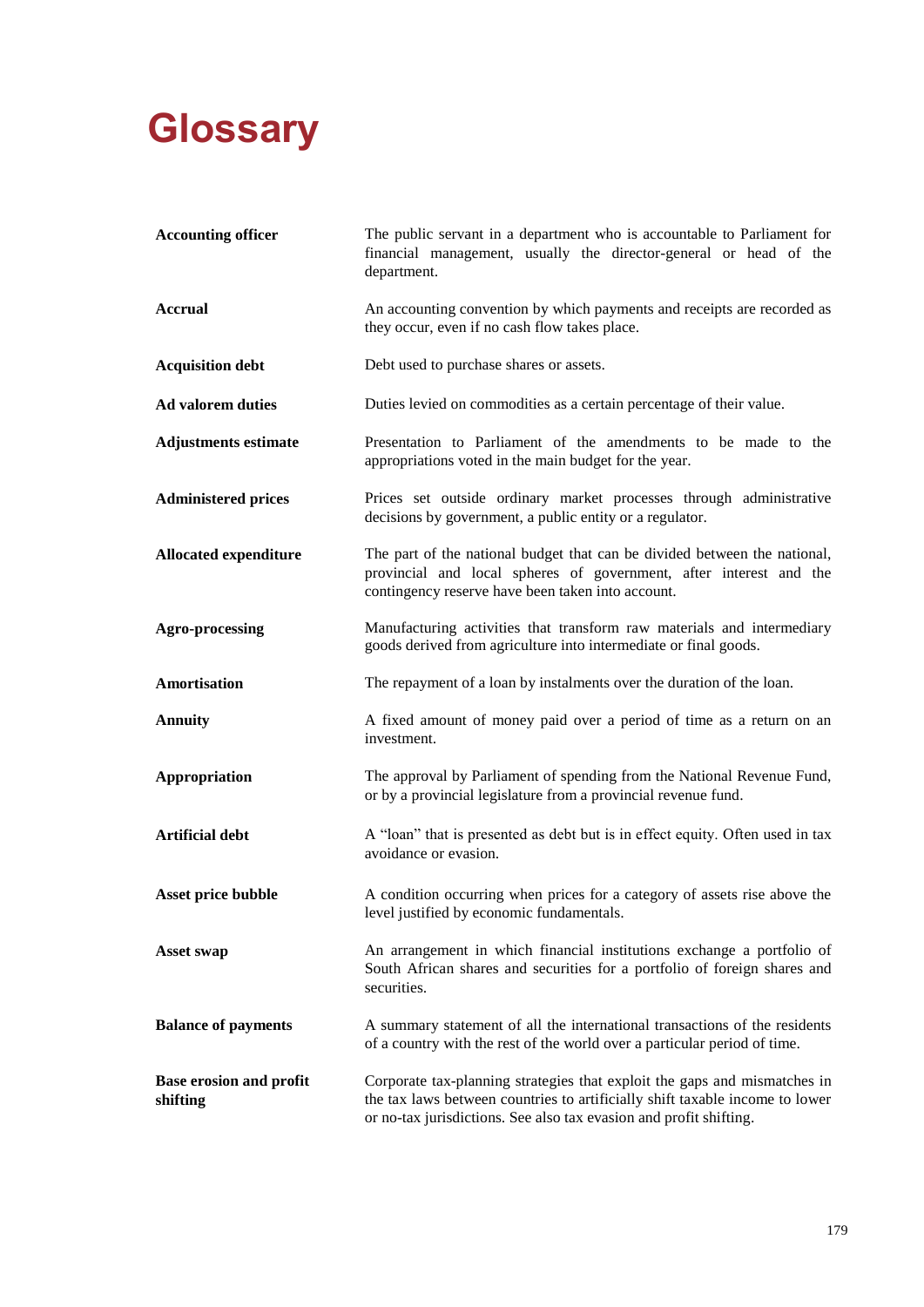| <b>Basel III</b>                      | Reforms developed by the Basel Committee on Banking Supervision to<br>strengthen the regulation, supervision and risk management of the banking<br>sector.                                                              |
|---------------------------------------|-------------------------------------------------------------------------------------------------------------------------------------------------------------------------------------------------------------------------|
| <b>Baseline</b>                       | The initial allocations used during the budget process, derived from the<br>previous year's forward estimates.                                                                                                          |
| <b>Basis point</b>                    | One hundredth of one per cent.                                                                                                                                                                                          |
| <b>Beneficiation</b>                  | Manufacturing activities that transform raw minerals into higher value<br>products.                                                                                                                                     |
| <b>Bond</b>                           | A certificate of debt issued by a government or corporation guaranteeing<br>payment of the original investment plus interest by a specified future date.                                                                |
| <b>Bond premium</b>                   | Amount by which the purchase price of a bond is greater than its par value.                                                                                                                                             |
| <b>Bond spread</b>                    | The difference in yield between two bonds.                                                                                                                                                                              |
| <b>Bond-switch programme</b>          | An auction that aims to ease pressure on targeted areas of the redemption<br>profile by exchanging shorter-dated debt for longer-term debt.                                                                             |
| <b>Budget balance</b>                 | The difference between budgeted expenditure and budgeted revenue. If<br>expenditure exceeds revenue, the budget is in deficit. If the reverse is true,<br>it is in surplus.                                             |
| Capital adequacy                      | A measure of a financial institution's capital, expressed as a percentage of<br>its credit exposure.                                                                                                                    |
| <b>Capital asset</b>                  | Property of any kind, including assets that are movable or immovable,<br>tangible or intangible, fixed or circulating, but excluding trading stock held<br>for the purpose of realising a financial or economic return. |
| <b>Capital expenditure</b>            | Spending on assets such as buildings, land, infrastructure and equipment.                                                                                                                                               |
| <b>Capital flow</b>                   | A flow of investments in or out of the country.                                                                                                                                                                         |
| <b>Capital formation</b>              | A measure of the net increase in the country's total stock of capital goods,<br>after allowing for depreciation.                                                                                                        |
| Capital gains tax                     | Tax levied on the income realised from the disposal of a capital asset by a<br>taxpayer. A capital gain is the excess of the selling price over the purchase<br>price of the capital asset.                             |
| Capital goods                         | Durable goods used over a period of time for the production of other goods.<br>See also intermediate goods.                                                                                                             |
| Capital-output ratio                  | The amount of capital employed to produce a certain level of output.                                                                                                                                                    |
| <b>Carbon</b> tax                     | An environmental tax on emissions of carbon dioxide $(CO2)$ .                                                                                                                                                           |
| Category A, B and C<br>municipalities | Municipal categories established by the Constitution: Category A, or<br>metropolitan municipalities; Category B, or local municipalities; and<br>Category C, or district municipalities.                                |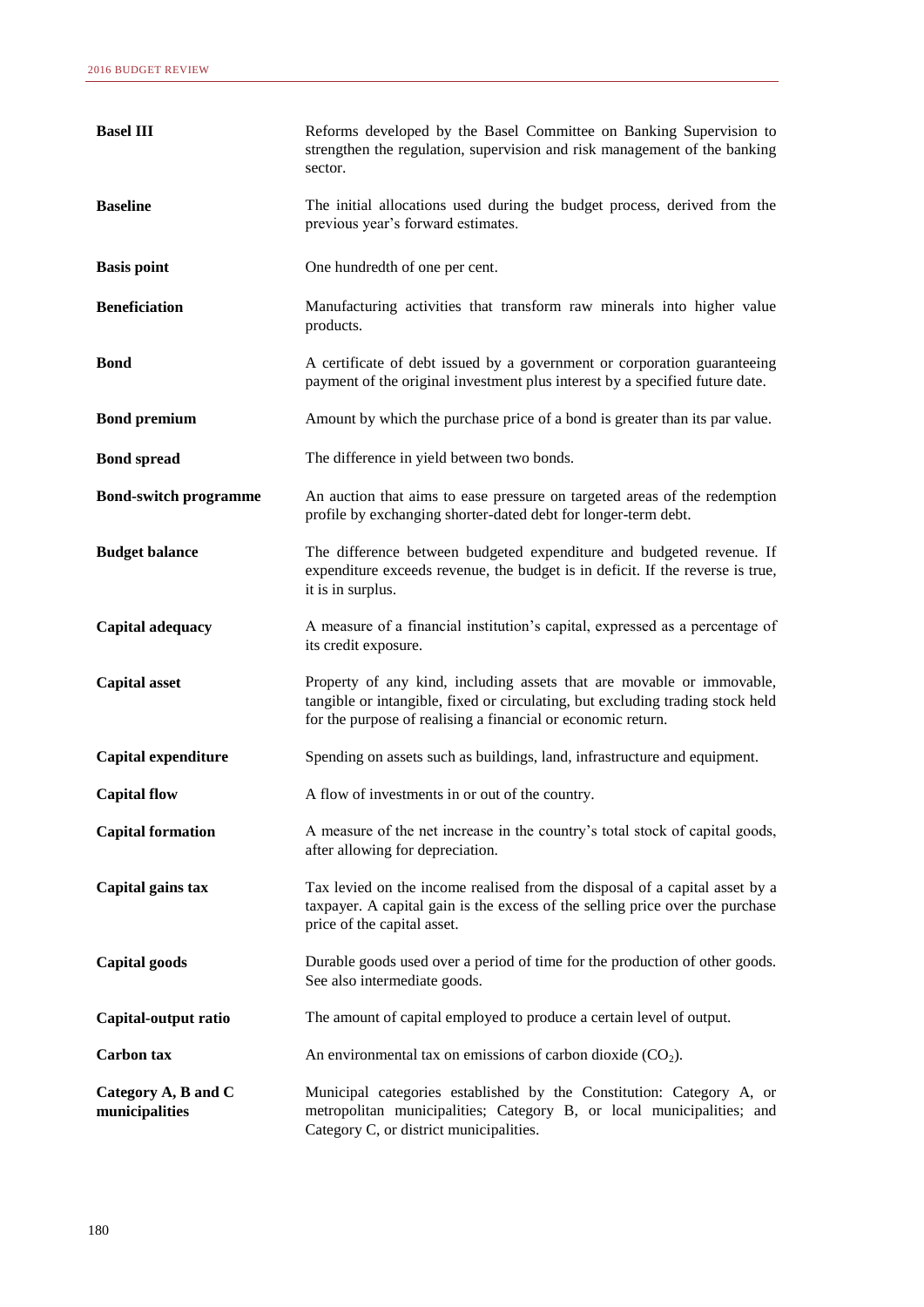| <b>Clean development</b><br>mechanism         | An initiative developed under the Kyoto Protocol that allows emission-<br>reduction projects in developing countries to earn certified emission-<br>reduction credits, each equivalent to one tonne of $CO2$ . These credits can be<br>traded and sold, and used to meet emission-reduction targets. |
|-----------------------------------------------|------------------------------------------------------------------------------------------------------------------------------------------------------------------------------------------------------------------------------------------------------------------------------------------------------|
| <b>Collective bargaining</b>                  | Negotiations between employees and employers on procedures and rules<br>to cover conditions of work and rates of pay.                                                                                                                                                                                |
| <b>Conditional grants</b>                     | Allocations of money from one sphere of government to another,<br>conditional on certain services being delivered or on compliance with<br>specified requirements.                                                                                                                                   |
| <b>Connected person</b><br>debt/credit        | Debt or credit granted by a person/entity to a connected person/entity. In<br>the case of a holding company, for example, a subsidiary company would<br>be a connected person.                                                                                                                       |
| <b>Consolidated general</b><br>government     | National, provincial and local government, as well as extra-budgetary<br>government institutions and social security funds.                                                                                                                                                                          |
| <b>Consolidated government</b><br>expenditure | Total expenditure by national and provincial government, social security<br>funds and selected public entities, including transfers and subsidies to<br>municipalities, businesses and other entities.                                                                                               |
| <b>Consumer price index (CPI)</b>             | The measure of inflation based on prices in a basket of goods and services.                                                                                                                                                                                                                          |
| <b>Consumption expenditure</b>                | Expenditure on goods and services, including salaries, which are used up<br>within a short period of time, usually a year.                                                                                                                                                                           |
| <b>Contingency reserve</b>                    | An amount set aside, but not allocated in advance, to accommodate<br>changes to the economic environment and to meet unforeseeable spending<br>pressures.                                                                                                                                            |
| <b>Contingent liability</b>                   | A government obligation, such as a guarantee, that will only result in<br>expenditure upon the occurrence of a specific event.                                                                                                                                                                       |
| <b>Controlled foreign entity</b>              | A foreign business in which South Africans hold a greater than 50 per cent<br>interest, usually of the share capital of a company.                                                                                                                                                                   |
| Corporatisation                               | The transformation of state-owned enterprises into commercial entities,<br>subject to commercial legal requirements and governance structures, while<br>retaining state ownership.                                                                                                                   |
| <b>Cost-push inflation</b>                    | Inflation that is caused by an increase in production costs, such as wages<br>or oil prices.                                                                                                                                                                                                         |
| <b>Countercyclical fiscal policy</b>          | Policy that has the opposite effect on economic activity to that caused by<br>the business cycle, such as slowing spending growth in a boom period and<br>accelerating spending in a recession.                                                                                                      |
| Coupon (bond)                                 | The periodic interest payment made to bondholders during the life of the<br>bond. The interest is usually paid twice a year.                                                                                                                                                                         |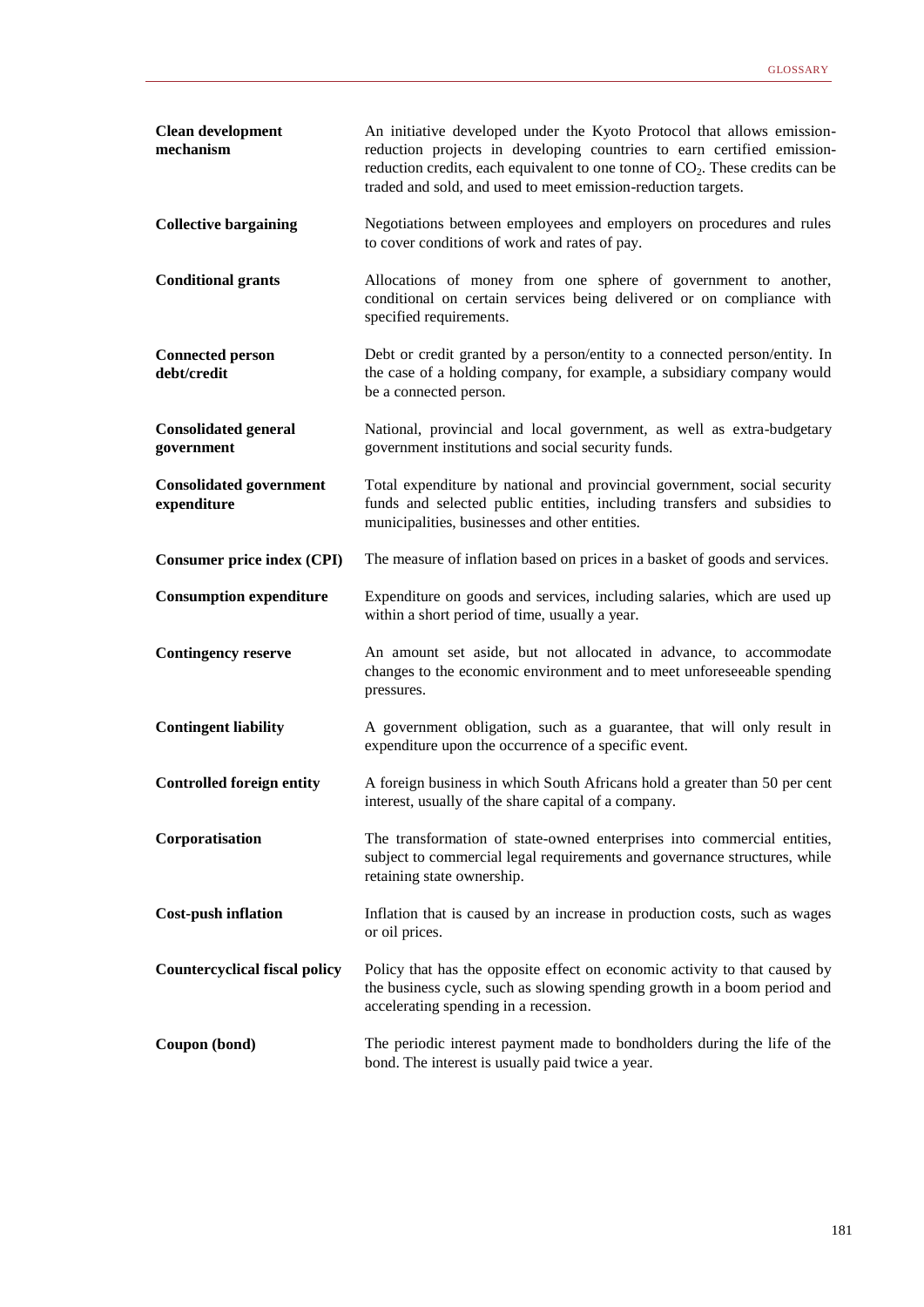| <b>Credit rating</b>                            | An indicator of the risk of default by a borrower or the riskiness of a<br>financial instrument. Credit ratings generally fit into three broad risk<br>categories: minimal or low, moderate and high. These categories indicate<br>the extent of a borrower's capacity to meet their financial obligations or<br>the probability that the value of a financial instrument will be realised.<br>Investments rated as high risk are considered sub-investment grade (or<br>"junk"). |
|-------------------------------------------------|-----------------------------------------------------------------------------------------------------------------------------------------------------------------------------------------------------------------------------------------------------------------------------------------------------------------------------------------------------------------------------------------------------------------------------------------------------------------------------------|
| <b>Crowding-in</b>                              | An increase in private investment through the income-raising effect of<br>government spending financed by deficits.                                                                                                                                                                                                                                                                                                                                                               |
| <b>Crowding-out</b>                             | A fall in private investment or consumption as a result of increased<br>government expenditure financed through borrowing, thereby competing<br>for loanable funds and raising the interest rate, which curtails private<br>investment and consumption spending.                                                                                                                                                                                                                  |
| <b>Currency risk</b>                            | The potential for a change in the price of a currency that would affect<br>investors with assets, liabilities or operations denominated in other<br>currencies.                                                                                                                                                                                                                                                                                                                   |
| Current account (of the<br>balance of payments) | The difference between total imports and total exports, taking into account<br>service payments and receipts, interest, dividends and transfers. The current<br>account can be in deficit or surplus. See also trade balance.                                                                                                                                                                                                                                                     |
| <b>Current balance</b>                          | The difference between revenue and current expenditure, which consists of<br>compensation of employees, goods and services, and interest and rent on<br>land.                                                                                                                                                                                                                                                                                                                     |
| <b>Current expenditure</b>                      | Government expenditure on salaries and goods and services, such as rent,<br>maintenance and interest payments. See also consumption expenditure.                                                                                                                                                                                                                                                                                                                                  |
| <b>Customs duties</b>                           | Tax levied on imported goods.                                                                                                                                                                                                                                                                                                                                                                                                                                                     |
| <b>Debenture</b>                                | An unsecured loan backed by general credit rather than by specified assets.                                                                                                                                                                                                                                                                                                                                                                                                       |
| Debt-service costs                              | The cost of interest on government debt and other costs directly associated<br>with borrowing.                                                                                                                                                                                                                                                                                                                                                                                    |
| Debt switching                                  | The exchange of bonds to manage refinancing risk or improve tradability.                                                                                                                                                                                                                                                                                                                                                                                                          |
| Debt redemption profile                         | The set of fixed repayment dates and amounts to which an issuer of debt,<br>such as a preferred stock or bond, has committed to meeting.                                                                                                                                                                                                                                                                                                                                          |
| <b>Deleveraging</b>                             | The reduction of debt previously used to increase the potential return of an<br>investment.                                                                                                                                                                                                                                                                                                                                                                                       |
| <b>Depreciation (capital)</b>                   | A reduction in the value of fixed capital as a result of wear and tear or<br>redundancy.                                                                                                                                                                                                                                                                                                                                                                                          |
| Depreciation (exchange rate)                    | A reduction in the external value of a currency.                                                                                                                                                                                                                                                                                                                                                                                                                                  |
| <b>Derivative financial</b><br>instrument       | A financial asset that derives its value from an underlying asset, which may<br>be a physical asset such as gold, or a financial asset such as a government<br>bond.                                                                                                                                                                                                                                                                                                              |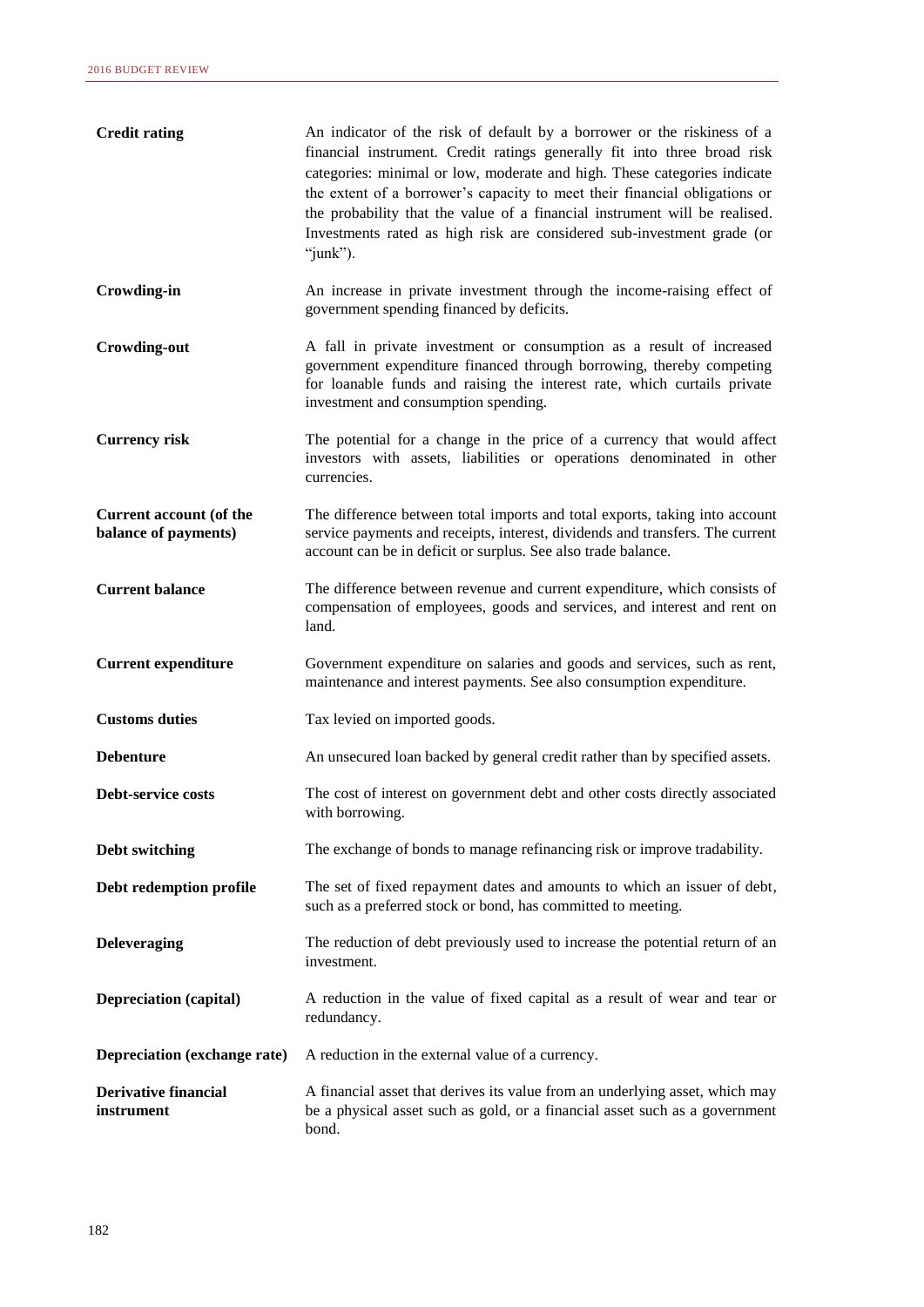| <b>Designated countries</b>                | Foreign countries from which income may be exempt from South African<br>tax under certain circumstances. See also double tax agreement.                                                                                                                                                                                                                                             |
|--------------------------------------------|-------------------------------------------------------------------------------------------------------------------------------------------------------------------------------------------------------------------------------------------------------------------------------------------------------------------------------------------------------------------------------------|
| <b>Development finance</b><br>institutions | State agencies that aim to meet the credit needs of riskier but socially and<br>economically desirable projects that are beyond the acceptance limits of<br>commercial banks.                                                                                                                                                                                                       |
| <b>Direct taxes</b>                        | Taxes charged on taxable income or capital of individuals and legal<br>entities.                                                                                                                                                                                                                                                                                                    |
| <b>Discretionary trust</b>                 | A trust where the executor has the choice of whether and how much of the<br>trust's income or capital is to be distributed to beneficiaries. The<br>beneficiaries have only provisional rights to the income or capital of the<br>trust.                                                                                                                                            |
| Disposable income                          | Total income by households less all taxes and employee contributions.                                                                                                                                                                                                                                                                                                               |
| <b>Dissaving</b>                           | An excess of current expenditure, including the depreciation of fixed<br>capital, over current income.                                                                                                                                                                                                                                                                              |
| <b>Dividend</b>                            | The distribution of a portion of a company's earnings to a class of its<br>shareholders.                                                                                                                                                                                                                                                                                            |
| Dividend withholding tax                   | A tax on dividends that is subtracted and withheld by a company or<br>intermediary before the net dividend is paid to the shareholder.                                                                                                                                                                                                                                              |
| <b>Division of revenue</b>                 | The allocation of funds between spheres of government, as required by the<br>Constitution. See also equitable share.                                                                                                                                                                                                                                                                |
| <b>Domestic demand</b>                     | The total level of spending in an economy, including imports but<br>excluding exports.                                                                                                                                                                                                                                                                                              |
| Double tax agreement                       | An agreement between two countries to prevent income that is taxed in<br>one country from being taxed in the other as well. See also designated<br>countries.                                                                                                                                                                                                                       |
| <b>Economically active</b><br>population   | The part of the population that is of working age and is either employed or<br>seeking work.                                                                                                                                                                                                                                                                                        |
| <b>Economic cost</b>                       | The cost of an alternative that must be forgone to pursue a certain action.<br>In other words, the benefits that could have been received by taking an<br>alternative action.                                                                                                                                                                                                       |
| <b>Economic growth</b>                     | An increase in the total amount of output, income and spending in the<br>economy.                                                                                                                                                                                                                                                                                                   |
| <b>Economic rent</b>                       | The difference between the return made by a factor of production (capital<br>or labour) and the return necessary to keep the factor in its current<br>occupation. For example, a firm making excess profits is earning economic<br>rent.                                                                                                                                            |
| <b>Effective tax rate</b>                  | Actual tax liability (or a reasonable estimate thereof) expressed as a<br>percentage of a pre-tax income base rather than as a percentage of taxable<br>income. In other words, tax rates that take into account not only the<br>statutory or nominal tax rate, but also other aspects of the tax system (for<br>example, allowable deductions), which determine the tax liability. |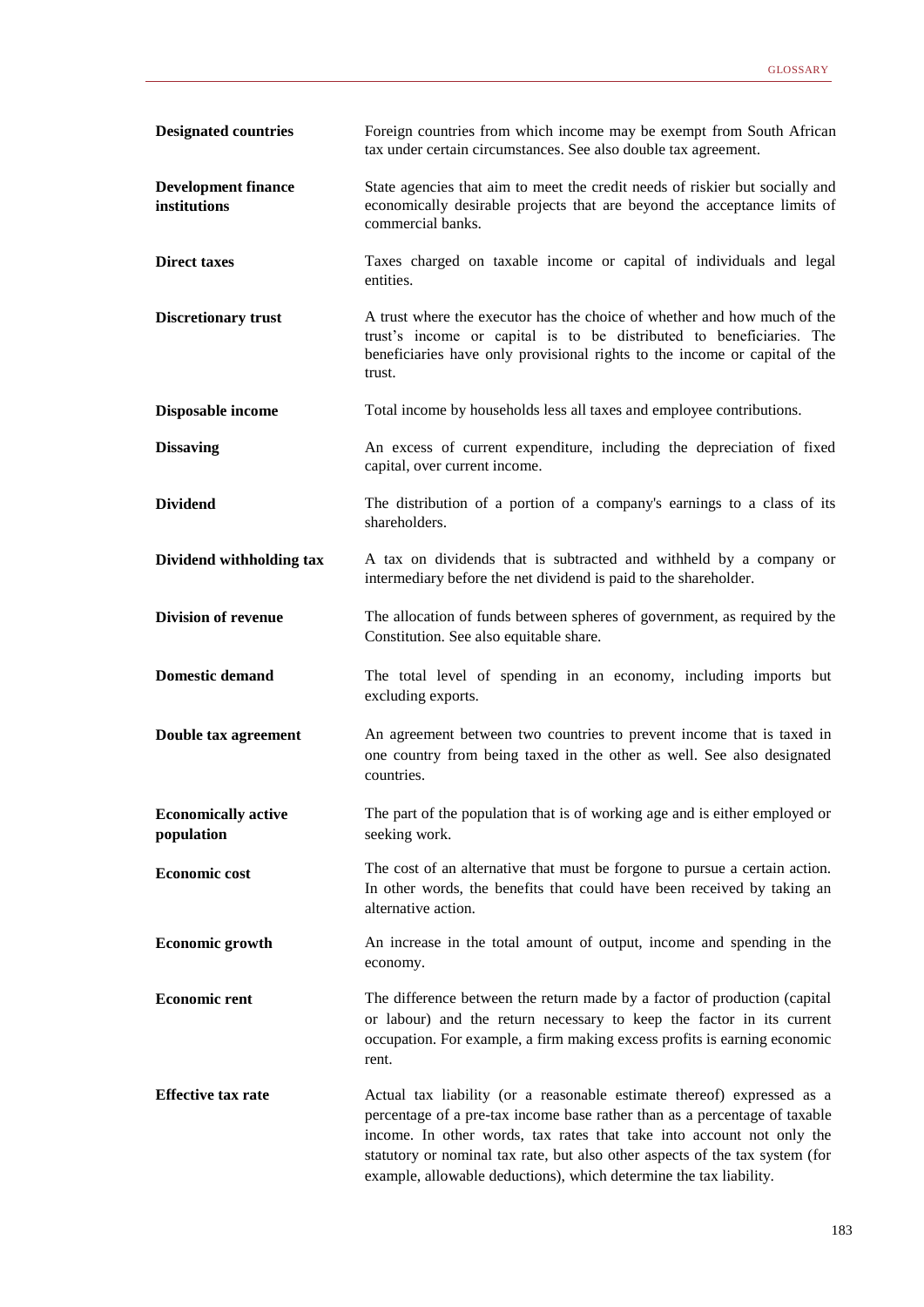| <b>Embedded derivative</b>                             | A provision in a contract modifying its cash flows by making them<br>dependent on an underlying measure – such as interest or exchange rates,<br>or commodity prices – the value of which changes independently.     |
|--------------------------------------------------------|----------------------------------------------------------------------------------------------------------------------------------------------------------------------------------------------------------------------|
| <b>Emerging economies</b>                              | A name given by international investors to middle-income economies.                                                                                                                                                  |
| <b>Employment coefficient</b>                          | The ratio of employment growth to economic growth.                                                                                                                                                                   |
| <b>Equalisation fund levy</b>                          | A dedicated fuel levy used to subsidise the local synthetic fuel industry. It<br>is also used to smooth the impact of fluctuations in the international oil<br>price (and exchange rate) on the domestic fuel price. |
| <b>Equitable share</b>                                 | The allocation of revenue to the national, provincial and local spheres of<br>government as required by the Constitution. See also division of revenue.                                                              |
| <b>Equity finance</b>                                  | Raising money by selling shares of stock to investors, who receive an<br>ownership interest in return.                                                                                                               |
| <b>Exchange control</b>                                | Rules that regulate the flow of currency out of South Africa, or restrict the<br>amount of foreign assets held by South African individuals and companies.                                                           |
| <b>Exchange-traded funds</b>                           | Funds that track indexes, commodities or baskets of assets, and trade like<br>stocks.                                                                                                                                |
| <b>Excise duties</b>                                   | Taxes on the manufacture or sale of certain domestic or imported products.<br>Excise duties are usually charged on products such as alcoholic beverages,<br>tobacco and petroleum.                                   |
| <b>Extra-budgetary institutions</b>                    | Public entities not directly funded from the fiscus.                                                                                                                                                                 |
| <b>Expenditure ceiling</b>                             | The maximum allowable level of expenditure to which government has<br>committed itself.                                                                                                                              |
| <b>Fair-value adjustment</b>                           | A change in the value of an asset or liability resulting from the periodic<br>reassessment of its expected future economic in- or outflows.                                                                          |
| <b>Financial account</b>                               | A statement of all financial transactions between the nation and the rest of                                                                                                                                         |
|                                                        | the world, including portfolio and fixed investment flows and movements<br>in foreign reserves.                                                                                                                      |
| <b>Financial and Fiscal</b><br><b>Commission (FFC)</b> | An independent body established by the Constitution to make<br>recommendations to Parliament and provincial legislatures about financial<br>issues affecting the three spheres of government.                        |
| <b>Financial Services Board</b>                        | An independent institution established by statute that regulates insurers,<br>intermediaries, retirement funds, friendly societies, unit trust schemes,<br>management companies and financial markets.               |
| <b>Financial Stability Board</b>                       | An international body made up of representatives of financial authorities<br>and institutions, and central banks. It proposes regulatory, supervisory and<br>other policies in the interest of financial stability.  |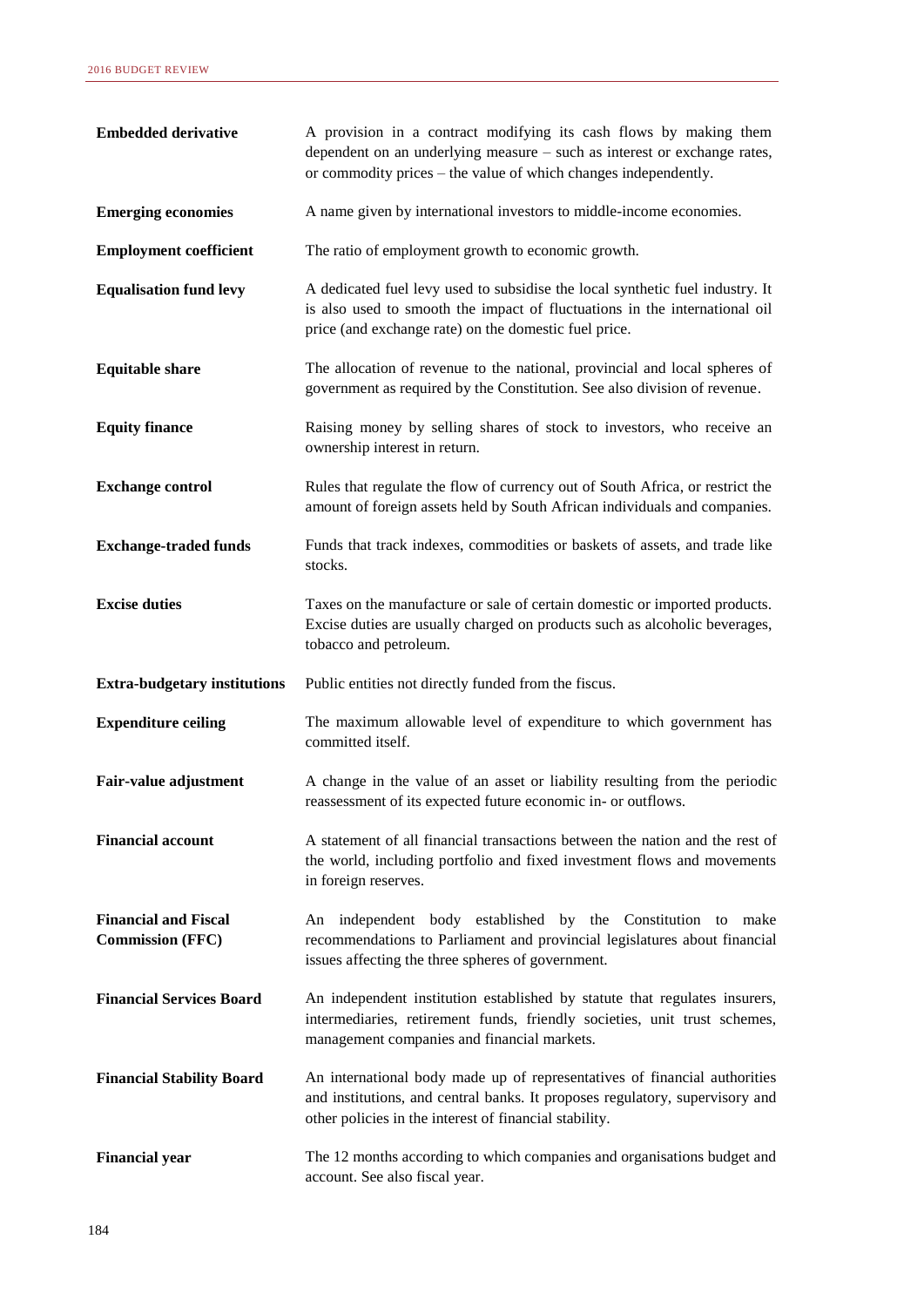| <b>Fiscal consolidation</b>                  | Policy aimed at reducing government deficits and debt accumulation.                                                                               |
|----------------------------------------------|---------------------------------------------------------------------------------------------------------------------------------------------------|
| <b>Fiscal incidence</b>                      | The combined overall economic impact that fiscal policy has on the<br>economy.                                                                    |
| <b>Fiscal policy</b>                         | Policy on taxation, public spending and borrowing by the government.                                                                              |
| <b>Fiscal space</b>                          | The ability of government's budget to provide additional resources for a<br>desired programme without jeopardising fiscal or debt sustainability. |
| <b>Fiscal year</b>                           | The 12 months on which government budgets are based, beginning 1 April<br>and ending 31 March of the subsequent calendar year.                    |
| <b>Fixed-income bond</b>                     | A bond that pays a specific interest rate.                                                                                                        |
| <b>Fixed investment/capital</b><br>formation | Spending on buildings, machinery and equipment contributing to<br>production capacity in the economy. See also gross fixed-capital formation.     |
| <b>Floating rate notes</b>                   | A bond on which the interest rate is reset periodically in line with a money<br>market reference rate.                                            |
| <b>Flow-through vehicles</b>                 | A vehicle, such as a trust, where income earned is treated as income of the<br>vehicle's beneficiaries.                                           |
| <b>Foreign currency swaps</b>                | The exchange of principal and/or interest payments in one currency for<br>those in another.                                                       |
| <b>Foreign direct investment</b><br>(FDI)    | The acquisition of a controlling interest by governments, institutions or<br>individuals of a business in another country.                        |
| <b>Forward book</b>                          | The total amount of contracts for the future exchange of foreign currency<br>entered into by the Reserve Bank at any given point in time.         |
| <b>Forward cover</b>                         | Transactions involving an agreed exchange rate at which foreign currency<br>will be purchased or sold at a future date.                           |
| <b>Forward markets</b>                       | Markets in which currencies, commodities or securities are bought and sold<br>at agreed prices for delivery at specified future dates.            |
| <b>Fringe benefit</b>                        | A benefit supplementing an employee's wages or salary, such as medical<br>insurance, company cars, housing allowances and pension schemes.        |
| <b>Fuel levy</b>                             | An excise tax on liquid fuels.                                                                                                                    |
| <b>Function shift</b>                        | The movement of a function from one departmental vote or sphere of<br>government to another.                                                      |
| <b>Funded pension</b><br>arrangements        | A pension scheme in which expected future benefits are funded in advance<br>and as entitlement accrues.                                           |
| Gold and foreign exchange<br>reserves        | Reserves held by the Reserve Bank to meet foreign exchange obligations<br>and to maintain liquidity in the presence of external shocks.           |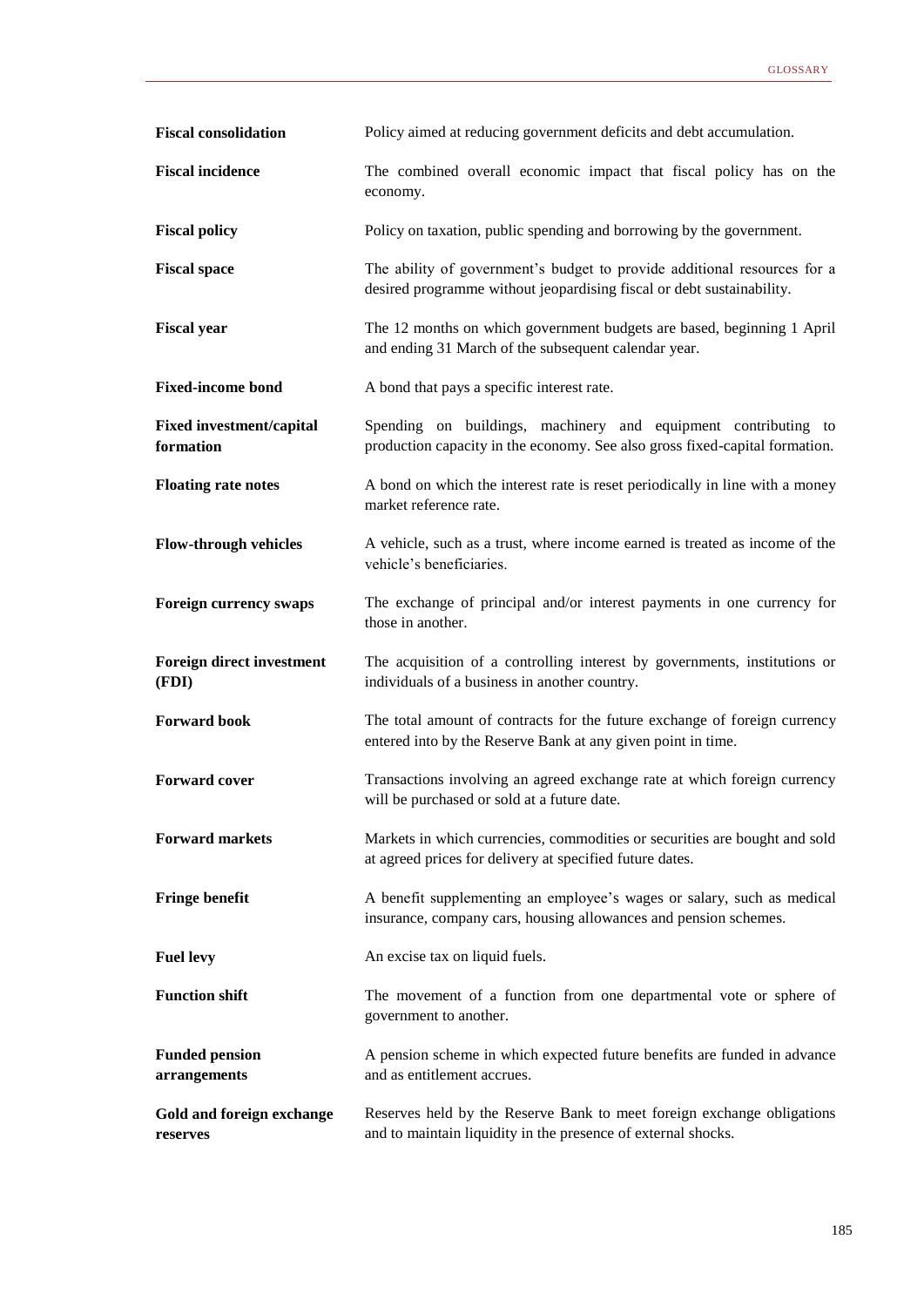| Government debt                         | The total amount of money owed by the government as a consequence of<br>its past borrowing.                                                                                                                                                                                                                                     |
|-----------------------------------------|---------------------------------------------------------------------------------------------------------------------------------------------------------------------------------------------------------------------------------------------------------------------------------------------------------------------------------|
| <b>Government guarantee</b>             | An assurance made by government to a lender that a financial obligation<br>will be honoured, even if the borrowing government institution is unable to<br>repay the debt.                                                                                                                                                       |
| <b>Green paper</b>                      | A policy document intended for public discussion.                                                                                                                                                                                                                                                                               |
| <b>Gross borrowing</b><br>requirement   | The sum of the main budget balance, extraordinary receipts and payments<br>(referred to as National Revenue Fund receipts and payments), and<br>maturing debt. The amount is funded through domestic short- and long-<br>term loans, foreign loans and changes in cash balances.                                                |
| Gross domestic product<br>(GDP)         | A measure of the total national output, income and expenditure in the<br>economy. GDP per head is the simplest overall measure of welfare,<br>although it does not take account of the distribution of income, nor of<br>goods and services that are produced outside the market economy, such as<br>work within the household. |
| Gross domestic product<br>inflation     | A measure of the total increase in prices in the whole economy. Unlike CPI<br>inflation, GDP inflation includes price increases in goods that are exported<br>and intermediate goods such as machines, but excludes imported goods.                                                                                             |
| <b>Gross fixed-capital</b><br>formation | The addition to a country's fixed-capital stock during a specific period,<br>before provision for depreciation.                                                                                                                                                                                                                 |
| <b>Gross value added</b>                | The value of output less intermediate consumption. It is also a measure of<br>the contribution to the economy made by an industry or sector.                                                                                                                                                                                    |
| Group of Twenty (G20)                   | An international forum made up of finance ministers and central bank<br>governors from 20 of the world's largest economies.                                                                                                                                                                                                     |
| Hedging                                 | An action taken by a buyer or seller to protect income against changes in<br>prices, interest rates or exchange rates.                                                                                                                                                                                                          |
| <b>Horizontal equity</b>                | A principle in taxation that holds that similarly situated taxpayers should<br>face a similar tax treatment or tax burden. In other words, taxpayers with<br>the same amount of income or capital should be accorded equal treatment.                                                                                           |
| <b>Impaired advances</b>                | Loans or advances that may not be collected in full.                                                                                                                                                                                                                                                                            |
| Impairment                              | A reduction in the recorded value of a long-lived asset arising from<br>circumstances that prevent the asset from generating the future economic<br>benefits previously expected and recorded.                                                                                                                                  |
| <b>Import parity pricing</b>            | When a firm sells goods locally at the price customers would pay if they<br>were to import the same goods from another country.                                                                                                                                                                                                 |
| <b>Inclusion rate</b>                   | The portion of the net capital gain derived from the disposal of an asset that<br>will be taxed at the applicable rate.                                                                                                                                                                                                         |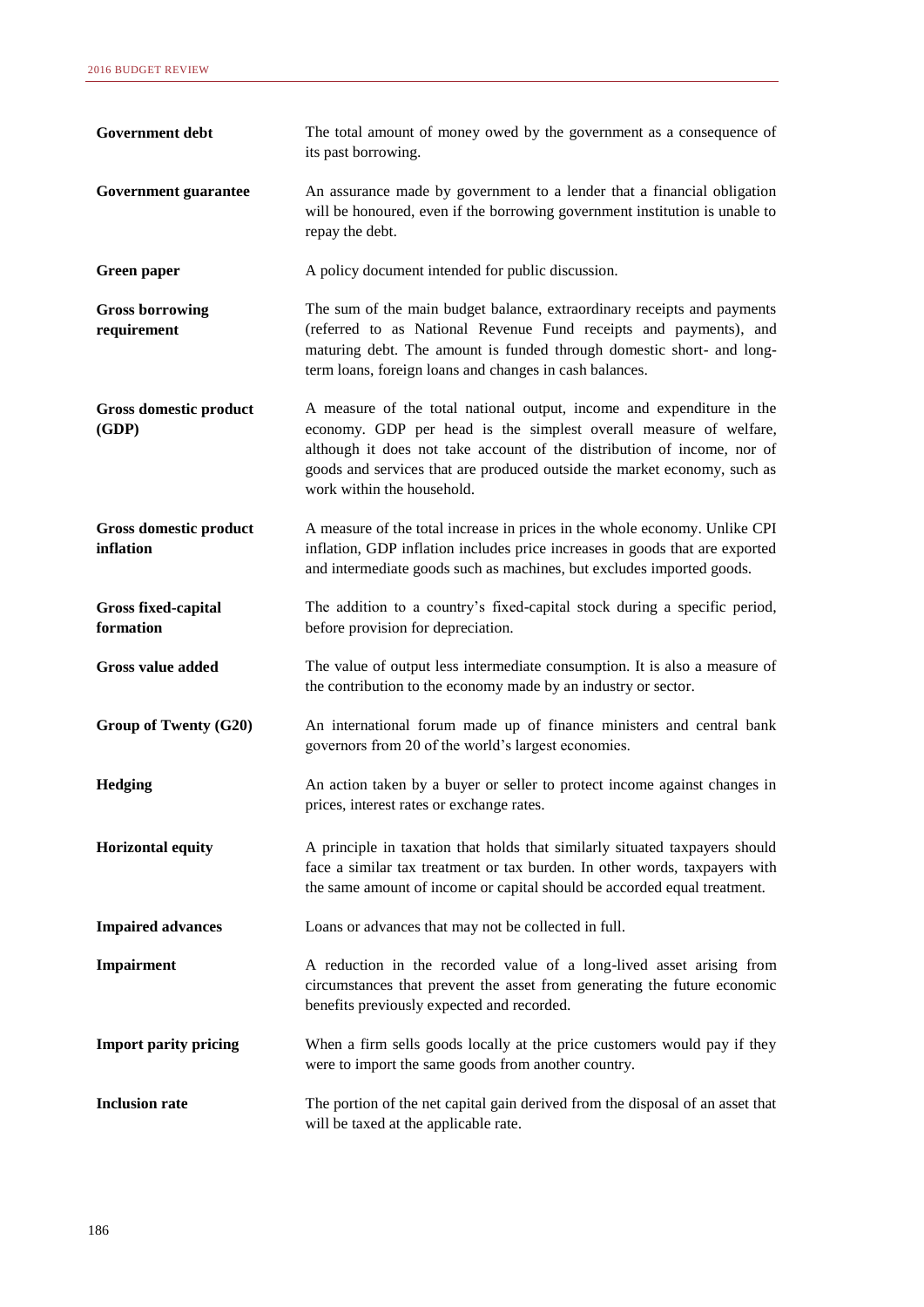| <b>Independent Power</b><br><b>Producers Initiative</b> | A programme to establish and support electricity generation from the<br>private sector.                                                                                                                                                         |
|---------------------------------------------------------|-------------------------------------------------------------------------------------------------------------------------------------------------------------------------------------------------------------------------------------------------|
| <b>Industrial development zone</b>                      | Designated sites linked to an international air or sea port, supported by<br>incentives to encourage investment in export-orientated manufacturing and<br>job creation.                                                                         |
| <b>Inflation</b>                                        | An increase in the overall price level of goods and services in an economy<br>over a specific period of time.                                                                                                                                   |
| <b>Inflation targeting</b>                              | A monetary policy framework intended to achieve price stability over a<br>certain period of time.                                                                                                                                               |
| <b>Intermediate goods</b>                               | Goods produced to be used as inputs in the production of final goods.                                                                                                                                                                           |
| Inter-state debt                                        | Money that different organs of state owe to each other.                                                                                                                                                                                         |
| <b>Intergenerational equity</b>                         | A value based on ensuring that future generations do not have to repay<br>debts taken on today, unless they also share in the benefits of assets.                                                                                               |
| <b>Inventories</b>                                      | Stocks of goods held by firms. An increase in inventories reflects an excess<br>of output relative to spending over a period of time.                                                                                                           |
| <b>Labour intensity</b>                                 | The relative amount of labour used to produce a unit of output.                                                                                                                                                                                 |
| Liquidity                                               | The ease with which assets can be bought and sold.                                                                                                                                                                                              |
| <b>Liquidity requirements</b>                           | The amount of liquid or freely convertible assets that banks are required to<br>hold relative to their liabilities for prudential and regulatory purposes.                                                                                      |
| <b>Liquidity risk</b>                                   | The risk that an asset might not easily and quickly be converted into cash<br>through sale, or the risk to a debtor that it cannot meet its current debt<br>obligations.                                                                        |
| Lump-sum benefit                                        | A one-time payment for the total or partial value of an asset, usually<br>received in place of recurring smaller payments.                                                                                                                      |
| $\mathbf{M}3$                                           | The broadest definition of money supply in South Africa, including notes<br>and coins, demand and fixed deposits, and credit.                                                                                                                   |
| <b>Macroeconomics</b>                                   | The branch of economics that deals with the whole economy $-$ including<br>issues such as growth, inflation, unemployment and the balance of<br>payments.                                                                                       |
| Marginal income tax rate                                | The rate of tax on an incremental unit of income.                                                                                                                                                                                               |
| <b>Marginal lending rate</b>                            | A penalty rate of interest charged by the Reserve Bank for lending to<br>financial institutions in the money market in excess of the daily liquidity<br>provided to the money market at the repurchase rate. See also repurchase<br>agreements. |
| <b>Marketable securities</b>                            | Tradable financial securities listed with a securities exchange.                                                                                                                                                                                |
| <b>Means</b> test                                       | A method for determining whether someone qualifies for state assistance.                                                                                                                                                                        |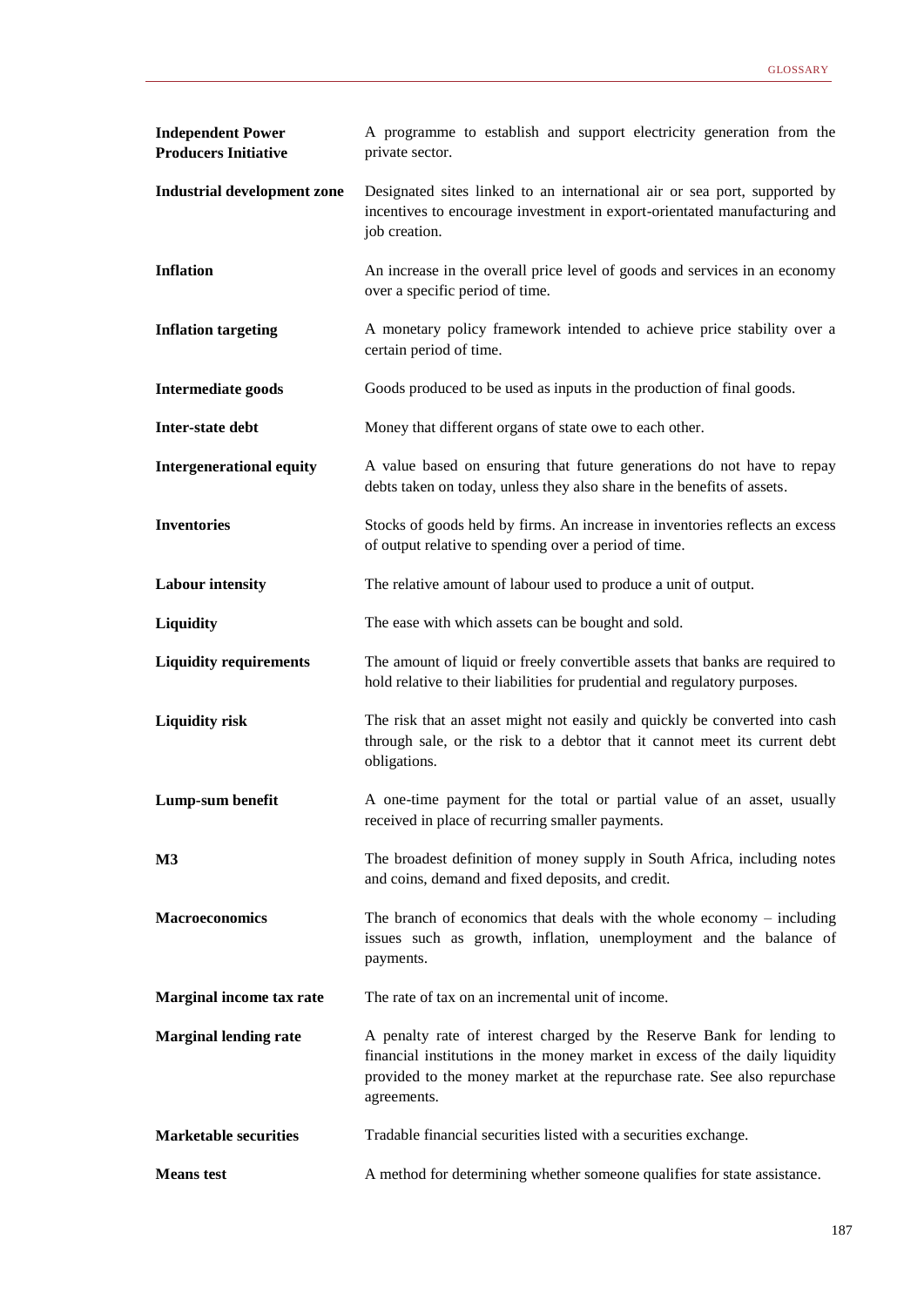| <b>Medium Term Expenditure</b><br><b>Committee (MTEC)</b> | The technical committee responsible for evaluating the medium-term<br>expenditure framework budget submissions of national departments and<br>making recommendations to the Minister of Finance regarding allocations<br>to national departments. |
|-----------------------------------------------------------|---------------------------------------------------------------------------------------------------------------------------------------------------------------------------------------------------------------------------------------------------|
| Medium-term expenditure<br>framework (MTEF)               | The three-year spending plans of national and provincial governments,<br>published at the time of the Budget.                                                                                                                                     |
| <b>Microeconomics</b>                                     | The branch of economics that deals with the behaviour of individual firms,<br>consumers and sectors.                                                                                                                                              |
| Ministers' Committee on the<br><b>Budget</b>              | The political committee that considers key policy and budgetary issues that<br>pertain to the budget process before they are tabled in Cabinet.                                                                                                   |
| <b>Monetary easing</b>                                    | See quantitative easing.                                                                                                                                                                                                                          |
| <b>Monetary policy</b>                                    | Policy concerning total money supply, exchange rates and the general level<br>of interest rates.                                                                                                                                                  |
| <b>Money supply</b>                                       | The total stock of money in an economy.                                                                                                                                                                                                           |
| <b>Multinational corporation</b>                          | A company that operates in at least one country other than its own.                                                                                                                                                                               |
| <b>National budget</b>                                    | The projected revenue and expenditures that flow through the National<br>Revenue Fund. It does not include spending by provinces or local<br>government from their own revenues.                                                                  |
| <b>National Development Plan</b>                          | A planning framework prepared by the National Planning Commission that<br>aims to eliminate poverty and reduce inequality by 2030.                                                                                                                |
| <b>National Revenue Fund</b>                              | The consolidated account of the national government into which all taxes,<br>fees and charges collected by SARS and departmental revenue must be<br>paid.                                                                                         |
| Negotiable certificate of<br>deposit                      | Short-term deposit instruments issued by banks, at a variable interest rate,<br>for a fixed period.                                                                                                                                               |
| Net borrowing requirement                                 | The main budget balance.                                                                                                                                                                                                                          |
| Net exports                                               | Exports less imports.                                                                                                                                                                                                                             |
| Net open foreign currency<br>position                     | Gold and foreign exchange reserves minus the oversold forward book. The<br>figure is expressed in dollars.                                                                                                                                        |
| Net trade                                                 | The difference between the value of exports and the value of imports.                                                                                                                                                                             |
| <b>New Development Bank</b>                               | A multilateral lending institution being established by Brazil, Russia, India,<br>China and South Africa.                                                                                                                                         |
| Nominal exchange rates                                    | The current rate of exchange between the rand and foreign currencies. The<br>"effective" exchange rate is a trade-weighted average of the rates of<br>exchange with other currencies.                                                             |
| <b>Nominal wage</b>                                       | The return, or wage, to employees at the current price level.                                                                                                                                                                                     |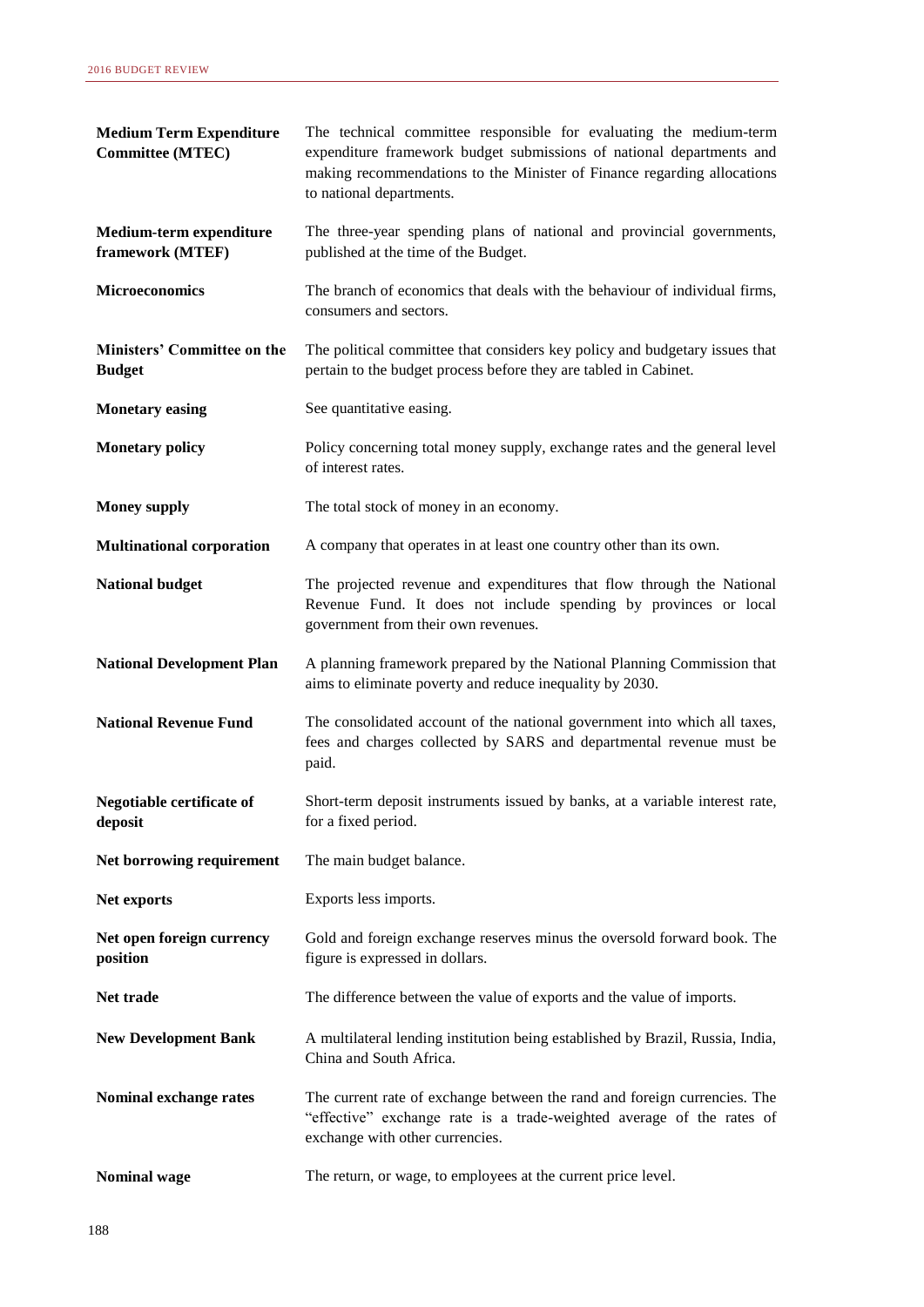| Non-competitive bid auction                                                             | An auction in which an investor agrees to purchase a certain number of<br>securities such as bonds at the average price of all competitive bids over a<br>given period of time.                                              |
|-----------------------------------------------------------------------------------------|------------------------------------------------------------------------------------------------------------------------------------------------------------------------------------------------------------------------------|
| Non-financial public<br>enterprises                                                     | Government-owned or controlled organisations that deliver goods and non-<br>financial services, trading as business enterprises, such as Eskom or<br>Transnet.                                                               |
| Non-interest expenditure                                                                | Total expenditure by government less debt-service costs.                                                                                                                                                                     |
| <b>Non-tax revenue</b>                                                                  | Income received by government as a result of administrative charges,<br>licences, fees, sales of goods and services, and so on.                                                                                              |
| <b>Occupation-specific salary</b><br>dispensation                                       | Revised salary structures unique to identified occupations in the public<br>service, including doctors, nurses and teachers.                                                                                                 |
| <b>Opportunity cost</b>                                                                 | The value of that which must be given up to achieve or acquire something.<br>It is represented by the next highest valued alternative use of a resource.                                                                     |
| <b>Organisation for Economic</b><br><b>Cooperation and</b><br><b>Development (OECD)</b> | An organisation of 34 mainly industrialised member countries. South<br>Africa is not a member.                                                                                                                               |
| <b>PAYE</b>                                                                             | The pay-as-you-earn (PAYE) system of income tax withholding requires<br>employers to deduct income tax, and in some cases, the employees'<br>portion of social benefit taxes, from each paycheque delivered to<br>employees. |
| Payroll tax                                                                             | Tax an employer withholds and/or pays on behalf of employees based on<br>employee wages or salaries.                                                                                                                         |
| <b>Policy reserve</b>                                                                   | Additional money in the fiscus to fund new and crucial priorities.                                                                                                                                                           |
| <b>Portfolio investment</b>                                                             | Investment in financial assets such as stocks and bonds.                                                                                                                                                                     |
| <b>Potential growth</b>                                                                 | The fastest growth an economy can sustain without increasing inflation.                                                                                                                                                      |
| <b>Presidential Infrastructure</b><br><b>Coordinating Commission</b><br>(PICC)          | A commission established by Cabinet to develop, review and coordinate a<br>20-year infrastructure plan.                                                                                                                      |
| <b>Price discovery</b>                                                                  | The process of determining the price level of a commodity or asset based<br>on supply and demand factors.                                                                                                                    |
| <b>Price sensitivity</b>                                                                | The extent to which changes in price affect consumer purchasing<br>behaviour.                                                                                                                                                |
| Primary deficit/surplus                                                                 | The difference between total revenue and non-interest expenditure. When<br>revenue exceeds non-interest expenditure there is a surplus.                                                                                      |
| <b>Primary sector</b>                                                                   | The agricultural and mining sectors of the economy.                                                                                                                                                                          |
| Private-sector credit<br>extension                                                      | Credit provided to the private sector. This includes all loans, credit cards<br>and leases.                                                                                                                                  |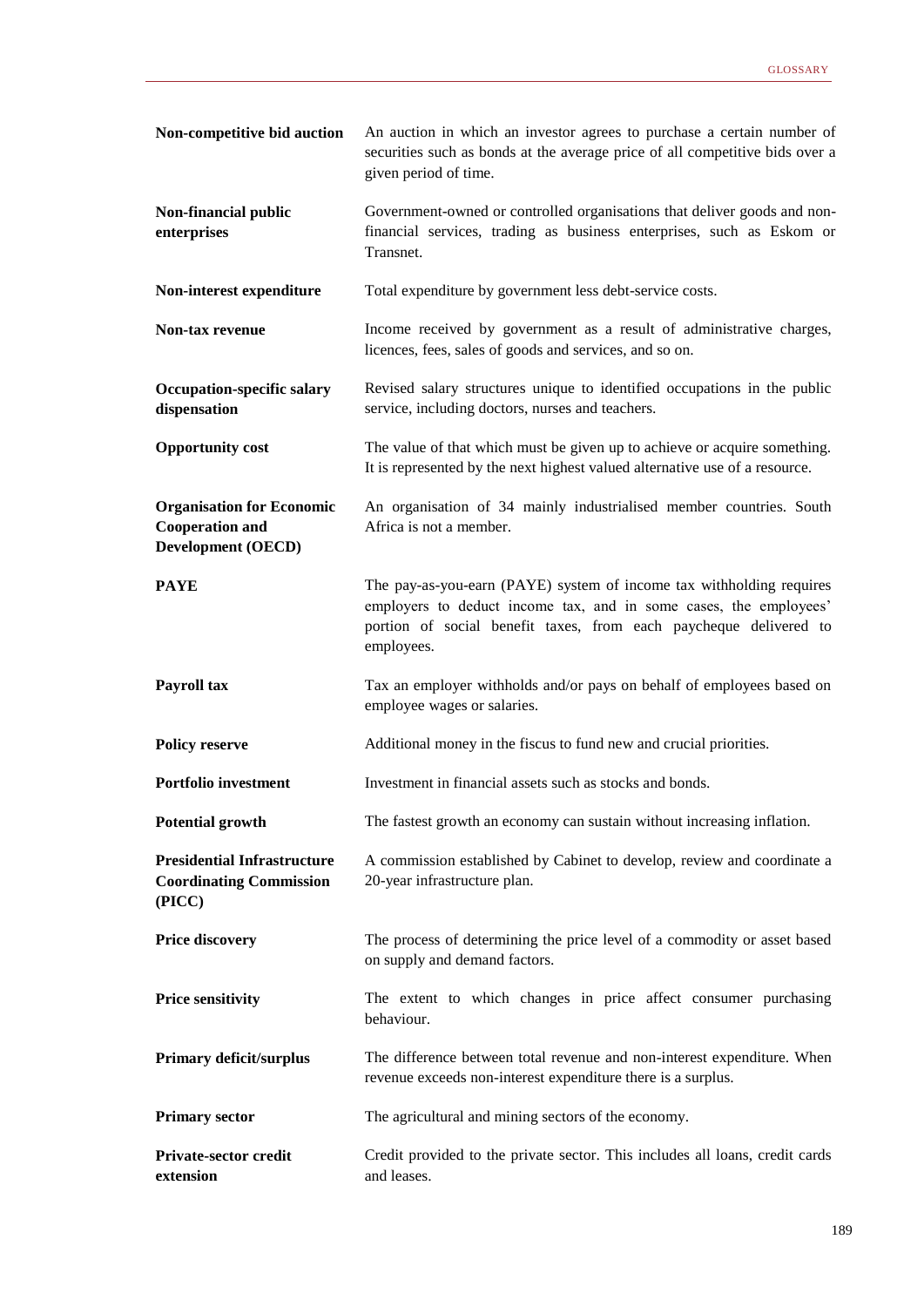| Privatisation                                        | The full or partial sale of state-owned enterprises to private individuals or<br>companies.                                                                                                                                                                        |
|------------------------------------------------------|--------------------------------------------------------------------------------------------------------------------------------------------------------------------------------------------------------------------------------------------------------------------|
| Producer price index<br>(PPI)                        | Price increases measured by the producer price index $-$ a measure of the<br>prices paid based mainly on producers' published price lists.                                                                                                                         |
| Productivity                                         | A measure of the amount of output generated from every unit of input.<br>Typically used to measure changes in labour efficiency.                                                                                                                                   |
| <b>Profit shifting</b>                               | The allocation of income and expenses between related corporations or<br>branches of the same legal entity to reduce overall tax liability.                                                                                                                        |
| <b>Public-benefit organisations</b><br>(PBOs)        | Organisations that are mainly funded by donations from the public and<br>other institutions, which engage in social activities to meet the needs of the<br>general public.                                                                                         |
| <b>Public entities</b>                               | Companies, agencies, funds and accounts that are fully or partly owned by<br>government or public authorities and are regulated by law.                                                                                                                            |
| <b>Public Finance Management</b><br>Act (PFMA)       | The act regulating financial management of national and provincial<br>government, including the efficiency and effectiveness of public<br>expenditure and the responsibilities of those engaging with government<br>financial management.                          |
| <b>Public goods</b>                                  | Goods and services that would not be fully provided in a pure free-market<br>system and are largely provided by government.                                                                                                                                        |
| <b>Public Investment</b><br><b>Corporation (PIC)</b> | A government-owned investment management company that invests funds<br>on behalf of public-sector entities. Its largest client is the Government<br>Employees Pension Fund.                                                                                        |
| <b>Public-private partnerships</b><br>(PPPs)         | A contractual arrangement whereby a private party performs part of a<br>government function and assumes the associated risks. In return, the<br>private party receives a fee according to predefined performance criteria.                                         |
| <b>Public sector</b>                                 | National government, provincial government, local government, extra-<br>budgetary governmental institutions, social security funds and non-<br>financial public enterprises.                                                                                       |
| <b>Public-sector borrowing</b><br>requirement        | The consolidated cash borrowing requirement of general government and<br>non-financial public enterprises.                                                                                                                                                         |
| Purchasing managers' index<br>(PMI)                  | A composite index measuring the change in manufacturing activity<br>compared with the previous month. An index value of 50 indicates no<br>change in activity, a value above 50 indicates increased activity and a<br>value below 50 indicates decreased activity. |
| <b>Quantitative easing</b>                           | A measure used by central banks to stimulate economic growth when<br>interest rates are near zero by increasing money supply. Also called<br>monetary easing.                                                                                                      |
| <b>Quarterly Employment</b><br><b>Survey</b>         | An establishment-based survey conducted by Statistics South Africa to<br>obtain information about the number of employees and gross salaries paid.                                                                                                                 |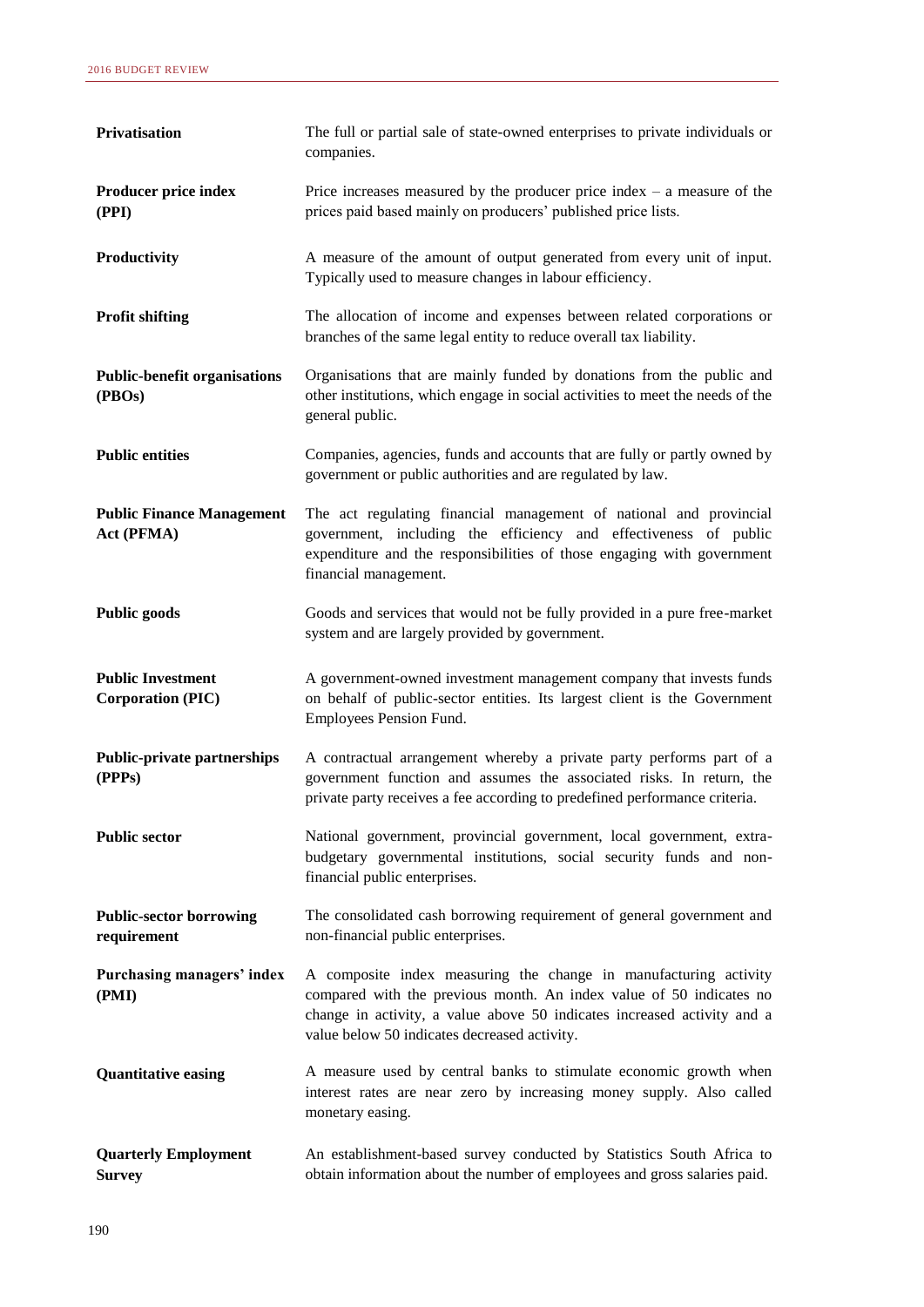| <b>Quarterly Labour Force</b><br><b>Survey</b> | A household-based survey conducted by Statistics South Africa to measure<br>the dynamics of the labour market, producing indicators such as<br>employment, unemployment and inactivity.                                   |
|------------------------------------------------|---------------------------------------------------------------------------------------------------------------------------------------------------------------------------------------------------------------------------|
| <b>Rating agency</b>                           | A company that evaluates the ability of countries or other borrowers to<br>honour their debt obligations. Credit ratings are used by international<br>investors as indications of sovereign risk. See also credit rating. |
| Real effective exchange rate                   | A measure of the rate of exchange of the rand relative to a trade-weighted<br>average of South Africa's trading partners' currencies, adjusted for price<br>trends in South Africa and the countries included.            |
| Real exchange rate                             | The level of the exchange rate taking account of inflation differences.                                                                                                                                                   |
| <b>Real expenditure</b>                        | Expenditure measured in constant prices after taking account of inflation.                                                                                                                                                |
| <b>Real interest rate</b>                      | The level of interest after taking account of inflation.                                                                                                                                                                  |
| <b>Real wage</b>                               | The return, or wage, to employees, measured at a constant price level.                                                                                                                                                    |
| Recapitalisation                               | Injection of funds into a company or entity to aid liquidity, either as a loan<br>or in return for equity.                                                                                                                |
| <b>Recession</b>                               | A period in which national output and income decline. A recession is<br>usually defined as two consecutive quarters of negative growth.                                                                                   |
| Redemption                                     | The return of an investor's principal in a fixed-income security, such as a<br>preferred stock or bond.                                                                                                                   |
| <b>Refinancing</b>                             | The repayment of debt at a scheduled time with the proceeds of new loans.                                                                                                                                                 |
| <b>Refinancing risk</b>                        | The risk that government will not be able to raise money to repay debt at<br>any scheduled point, or that it will have to do so at a high cost.                                                                           |
| <b>Regional integration</b>                    | An economic policy intended to boost economic activity in a geographical<br>area extending beyond one country.                                                                                                            |
| Remuneration                                   | The costs of personnel, including salaries, housing allowances, car<br>allowances and other benefits received by personnel.                                                                                               |
| <b>Repurchase agreements</b>                   | Short-term contracts between the Reserve Bank and private banks in the<br>money market to sell specified amounts of money at an interest rate<br>determined by daily auction.                                             |
| Repurchase (repo) rate                         | The rate at which the Reserve Bank lends to commercial banks.                                                                                                                                                             |
| Reserves (foreign exchange)                    | Holdings of foreign exchange, either by the Reserve Bank only or by the<br>Reserve Bank and domestic banking institutions.                                                                                                |
| <b>Residence-based income tax</b><br>system    | A tax system in which the worldwide income accruing to a resident of a<br>country is subject to the taxes of that country.                                                                                                |
| <b>Reticulation scheme</b>                     | A piped water network that ensures that water is collected and treated<br>before it reaches the consumer.                                                                                                                 |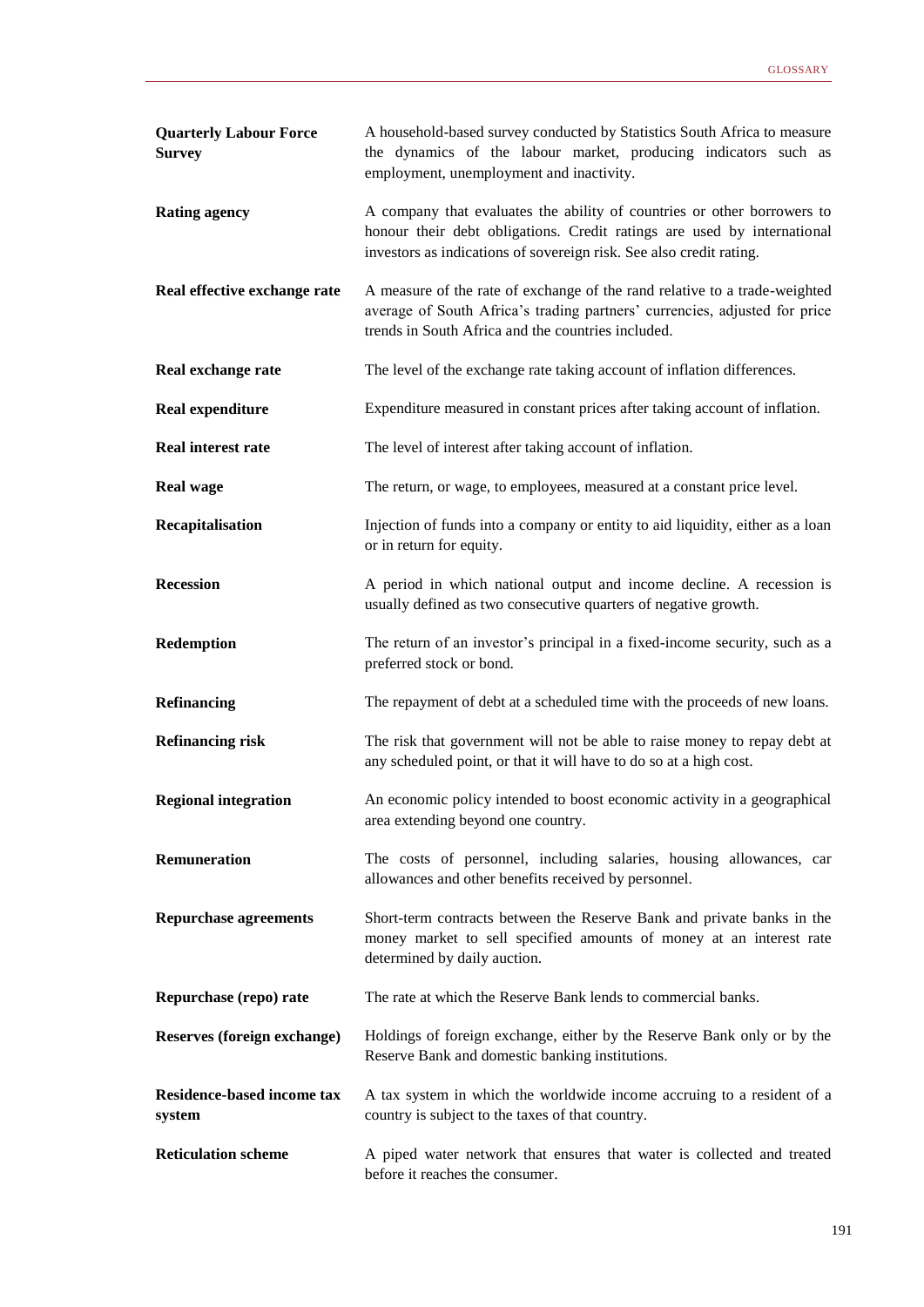| <b>Revaluation gain/loss</b>                                      | The difference between the value of a foreign currency deposit from the<br>original (historical) rate to execution of a trade based on the spot rate.                                                                |
|-------------------------------------------------------------------|----------------------------------------------------------------------------------------------------------------------------------------------------------------------------------------------------------------------|
| <b>Risk premium</b>                                               | A return that compensates for uncertainty.                                                                                                                                                                           |
| <b>Saving</b>                                                     | The difference between income and spending.                                                                                                                                                                          |
| <b>Seasonally adjusted</b>                                        | Removal of seasonal volatility (monthly or quarterly) from a time series.<br>This provides a measure of the underlying trend in the data.                                                                            |
| <b>Secondary rebate</b>                                           | A rebate from income tax, in addition to the primary rebate, that is<br>available to taxpayers aged 65 years and older.                                                                                              |
| <b>Secondary sector</b>                                           | The part of the economy concerned with the manufacture of goods.                                                                                                                                                     |
| <b>Secondary tax on companies</b><br>(STC)                        | Tax on dividends declared by a company, calculated at the rate of<br>10 per cent of the net amount of dividends declared. This was discontinued<br>in 2012 and replaced with a 15 per cent dividend withholding tax. |
| <b>Section 21 company</b>                                         | Non-profit entities registered in terms of Section 21 of the Companies Act.                                                                                                                                          |
| <b>Sector education and</b><br>training authorities               | Institutions funded through employer training levies, responsible for<br>learnership programmes and implementing strategic sector skills plans.                                                                      |
| <b>Secured debt instruments</b>                                   | Debt backed or secured by collateral to reduce the risk of lending.                                                                                                                                                  |
| <b>Service and transfer</b><br>payments                           | Services involve transactions of non-tangible commodities, while transfers<br>are unrequited transactions that do not generate a counter-economic value<br>(for example, gifts and grants).                          |
| Skills development levy                                           | A payroll tax designed to finance training initiatives in terms of the skills<br>development strategy.                                                                                                               |
| <b>Social infrastructure</b>                                      | Infrastructure that supports social services.                                                                                                                                                                        |
| Social wage                                                       | Social benefits available to all individuals, funded wholly or partly by the<br>state.                                                                                                                               |
| Source-based income tax<br>system                                 | A system in which income is taxed in the country where the income<br>originates.                                                                                                                                     |
| <b>Southern African Customs</b><br><b>Union (SACU) agreement</b>  | An agreement between South Africa, Botswana, Namibia, Lesotho and<br>Swaziland that allows for the unrestricted flow of goods and services, and<br>the sharing of customs and excise revenue.                        |
| <b>Southern African</b><br><b>Development Community</b><br>(SADC) | A regional intergovernmental organisation that promotes collaboration,<br>economic integration and technical cooperation throughout southern<br>Africa.                                                              |
| Sovereign debt                                                    | Debt issued by a government.                                                                                                                                                                                         |
| Sovereign debt rating                                             | An assessment of the likelihood that a government will default on its debt<br>obligations.                                                                                                                           |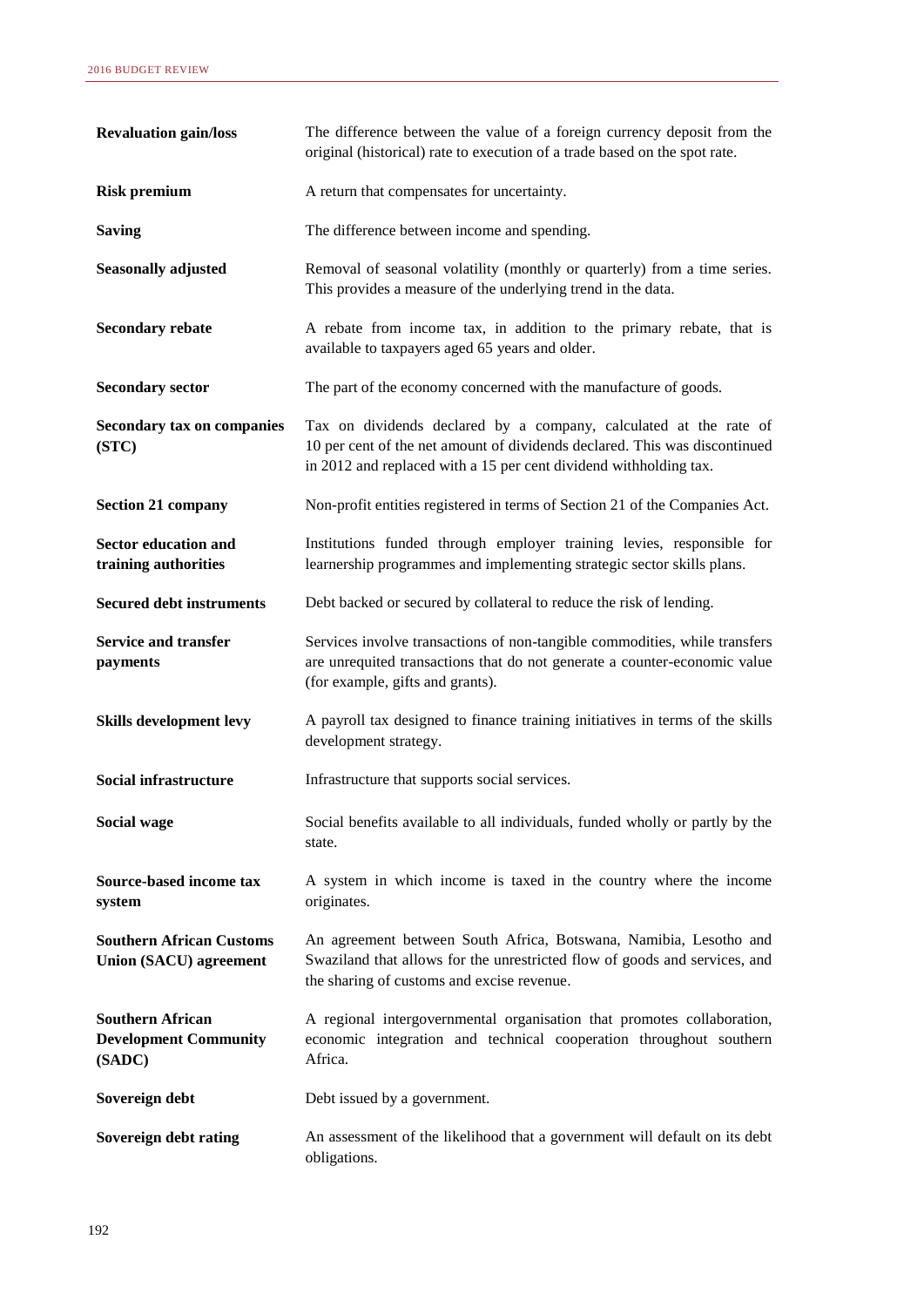| <b>Spatial planning</b>          | Planning to influence the geographic distribution of people and economic<br>activity.                                                                                                                                                            |
|----------------------------------|--------------------------------------------------------------------------------------------------------------------------------------------------------------------------------------------------------------------------------------------------|
| Special economic zones           | A designated zone where business and trade laws incentivise trade,<br>investment and employment.                                                                                                                                                 |
| <b>Specific excise duty</b>      | A tax on each unit of output or sale of a good, unrelated to the value of a<br>good.                                                                                                                                                             |
| <b>Standing appropriations</b>   | Government's expenditure obligations that do not require a vote or<br>statutory provision, including contractual guarantee commitments and<br>international agreements.                                                                          |
| <b>Statutory appropriations</b>  | Amounts appropriated to be spent in terms of statutes and not requiring<br>appropriation by vote.                                                                                                                                                |
| <b>Sterilisation</b>             | Action taken by the Reserve Bank to neutralise excess cash created in the<br>money market when purchasing foreign currency.                                                                                                                      |
| <b>Structural budget balance</b> | A representation of what government revenue and expenditure would be if<br>output were at its potential level, with cyclical variations stripped out.                                                                                            |
| <b>Structural constraints</b>    | Imbalances in the structure of the economy that hinder growth and<br>development.                                                                                                                                                                |
| <b>Switch auction</b>            | An auction to exchange bonds to manage refinancing risk or improve<br>tradability.                                                                                                                                                               |
| <b>Syndicated loan</b>           | A large loan in which a group of banks work together to provide funds,<br>which they solicit from their clients for the borrower.                                                                                                                |
| <b>Tax amnesty</b>               | A period allowed by tax authorities during which taxpayers who are outside<br>the tax net, but should be registered for tax purposes, can register for tax<br>without incurring penalties.                                                       |
| <b>Tax avoidance</b>             | When individuals or businesses legitimately use provisions in the tax law to<br>reduce their tax liability.                                                                                                                                      |
| <b>Tax base</b>                  | The aggregate value of income, sales or transactions on which particular<br>taxes are levied.                                                                                                                                                    |
| <b>Tax evasion</b>               | When individuals or businesses illegally reduce their tax liability.                                                                                                                                                                             |
| Tax gap                          | A measure of tax evasion that emerges from comparing the tax liability or<br>tax base declared to the tax authorities with the tax liability or tax base<br>calculated from other sources.                                                       |
| <b>Tax incentives</b>            | Specific provisions in the tax code that provide favourable tax treatment to<br>individuals and businesses to encourage specific behaviour or activities.                                                                                        |
| <b>Tax incidence</b>             | The final distribution of the burden of tax. Statutory incidence defines<br>where the law requires a tax to be levied. Economic incidence refers to<br>those who experience a decrease in real income as a result of the imposition<br>of a tax. |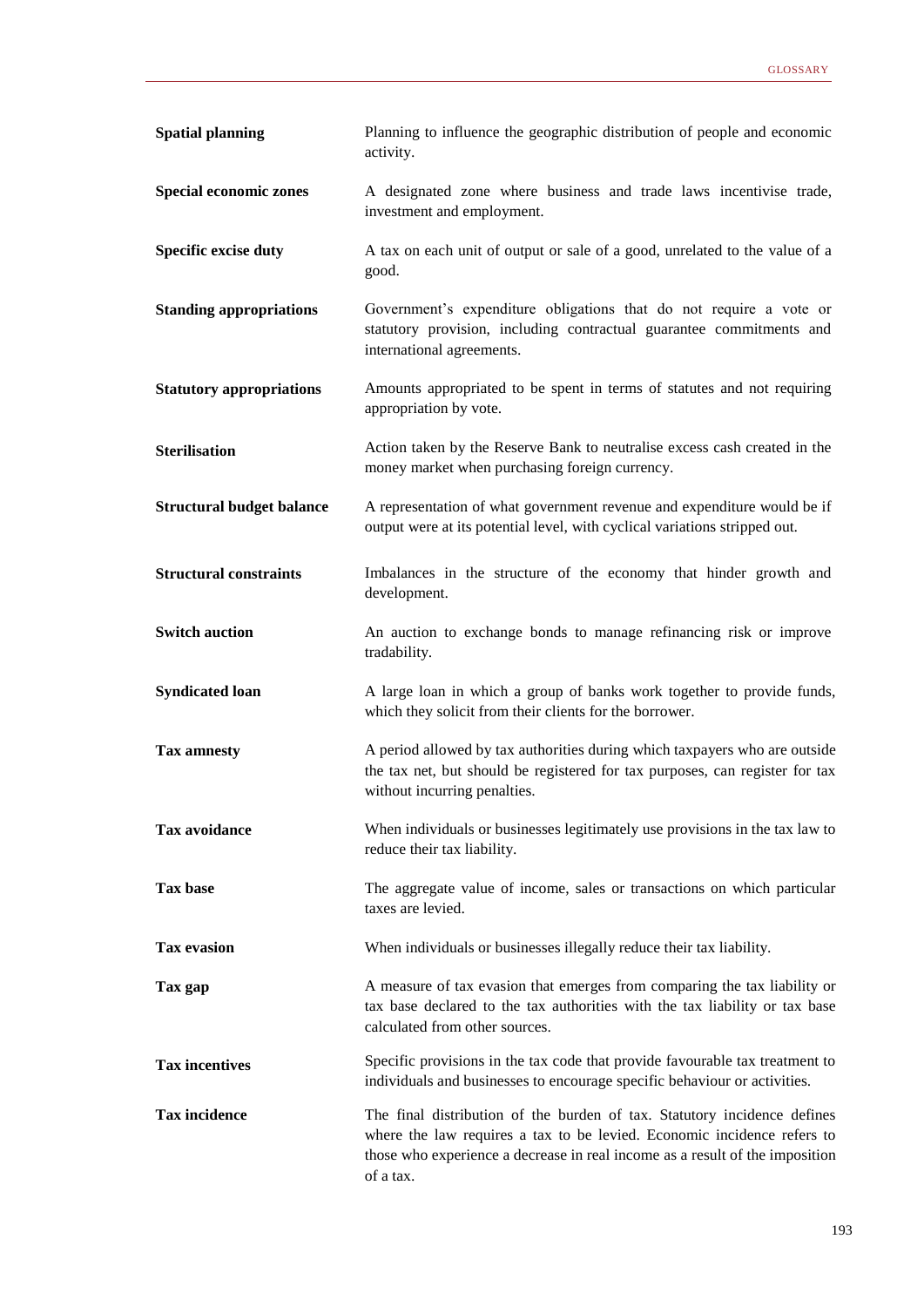| <b>Tax loopholes</b>                         | Unintended weaknesses in the legal provisions of the tax system used by<br>taxpayers to avoid paying tax liability.                                                                                                                                                                                                                                                                                         |
|----------------------------------------------|-------------------------------------------------------------------------------------------------------------------------------------------------------------------------------------------------------------------------------------------------------------------------------------------------------------------------------------------------------------------------------------------------------------|
| Tax-to-GDP ratio                             | For public finance comparison purposes, a country's tax burden, or tax-to-<br>GDP ratio, is computed by taking the total tax payments for a particular<br>fiscal year as a fraction or percentage of the GDP for that year.                                                                                                                                                                                 |
| Term-to-maturity                             | The time between issuance and expiry.                                                                                                                                                                                                                                                                                                                                                                       |
| <b>Terms of trade</b>                        | An index measuring the ratio of a country's export prices relative to its<br>import prices.                                                                                                                                                                                                                                                                                                                 |
| <b>Tertiary sector</b>                       | The part of the economy concerned with the provision of services.                                                                                                                                                                                                                                                                                                                                           |
| <b>Total factor productivity</b>             | An index used to measure the efficiency of all inputs that contribute to the<br>production process.                                                                                                                                                                                                                                                                                                         |
| <b>Trade balance</b>                         | The monetary record of a country's net imports and exports of physical<br>merchandise. See also current account.                                                                                                                                                                                                                                                                                            |
| <b>Trade regime</b>                          | The system of tariffs, quotas and quantitative restrictions applied to protect<br>domestic industries, together with subsidies and incentives used to promote<br>international trade.                                                                                                                                                                                                                       |
| <b>Trademark</b>                             | A legal right pointing distinctly to the origin or ownership of merchandise<br>to which it is applied and legally reserved for the exclusive use of the<br>owner as maker or seller.                                                                                                                                                                                                                        |
| <b>Trade-weighted rand</b>                   | The value of the rand pegged to or expressed relative to a market basket of<br>selected foreign currencies.                                                                                                                                                                                                                                                                                                 |
| <b>Treasury committee</b>                    | The Cabinet committee that evaluates all requests for additional funds for<br>unavoidable and unforeseen expenditure during a financial year.                                                                                                                                                                                                                                                               |
| <b>Treasury bills</b>                        | Short-term government debt instruments that yield no interest but are<br>issued at a discount. Maturities vary from one day to 12 months.                                                                                                                                                                                                                                                                   |
| <b>Trend GDP growth</b>                      | The theoretical level of GDP growth determined by the full utilisation of<br>all factors of production (land, labour and capital). Growth above the trend<br>rate results in macroeconomic imbalances such as rising inflation or a<br>weakening of the current account. Increases in trend GDP growth are<br>achieved through capital formation, growth in employment and/or<br>technological development. |
| <b>Unallocated reserves</b>                  | Potential expenditure provision not allocated to a particular use. It mainly<br>consists of the contingency reserve and amounts of money left unallocated<br>by provinces.                                                                                                                                                                                                                                  |
| <b>Unemployment</b> (broad<br>definition)    | All those of working age who are unemployed, including those actively<br>seeking employment and discouraged work seekers.                                                                                                                                                                                                                                                                                   |
| <b>Unemployment</b> (official<br>definition) | Those of working age, who are unemployed and actively seeking work<br>(excludes discouraged work seekers).                                                                                                                                                                                                                                                                                                  |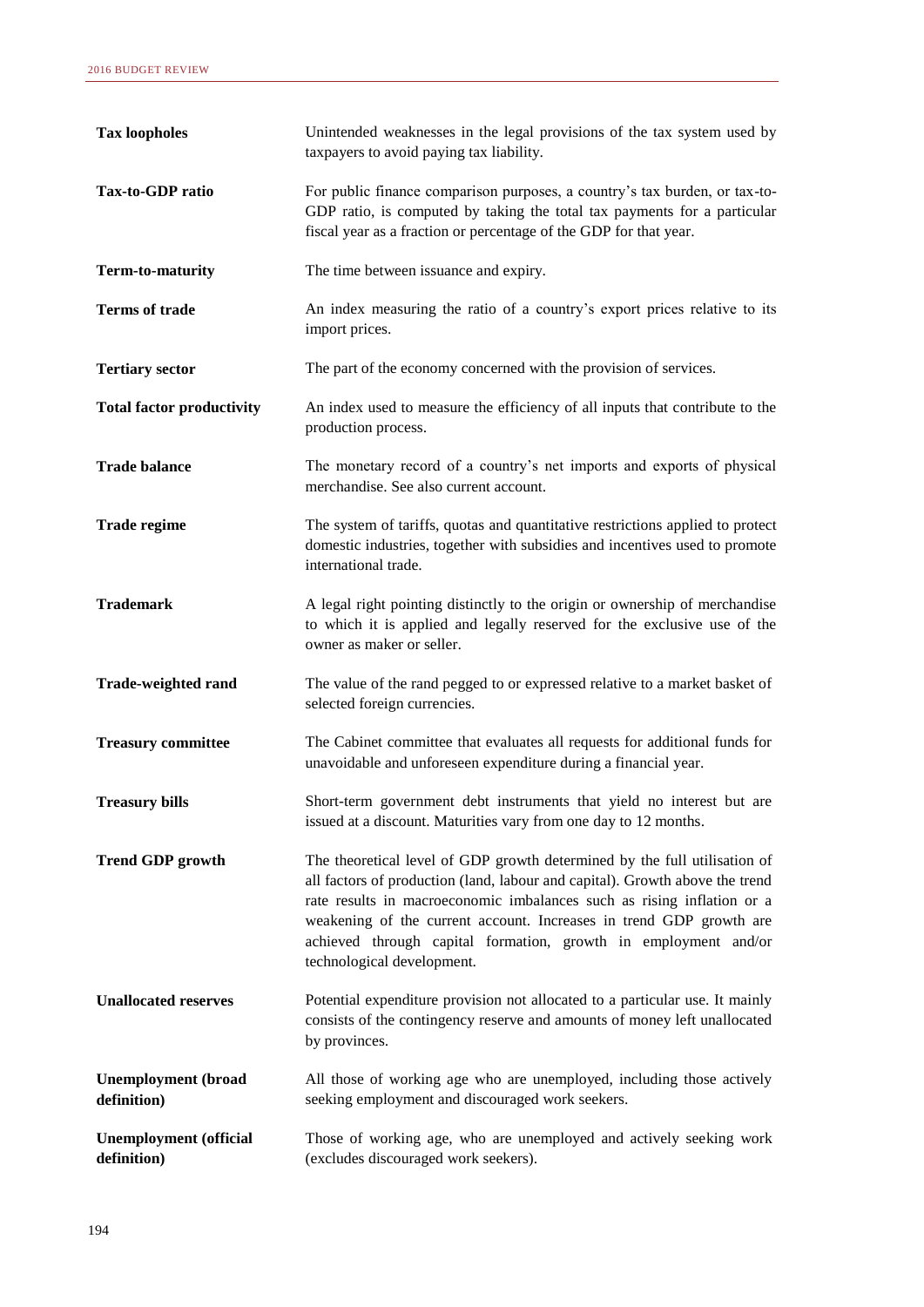| Unit labour cost                    | The cost of labour per unit of output, calculated by dividing average wages<br>by productivity (output per worker per hour).                                                                                                                                   |
|-------------------------------------|----------------------------------------------------------------------------------------------------------------------------------------------------------------------------------------------------------------------------------------------------------------|
| <b>Unsecured debt instruments</b>   | Debt not backed or secured by collateral to reduce the risk of lending.                                                                                                                                                                                        |
| <b>Unsecured lending</b>            | A loan that is not backed or secured by any type of collateral to reduce the<br>lender's risk.                                                                                                                                                                 |
| <b>Unqualified audit</b>            | An assessment by a registered auditing firm or the Auditor-General of<br>South Africa asserting that the financial statements of a department, entity<br>or company are free of material misstatement.                                                         |
| User charge                         | Payments made in exchange for direct benefits accrued, for example, road<br>toll fees.                                                                                                                                                                         |
| <b>Vertical equity</b>              | A doctrine in taxation that holds that differently situated taxpayers should<br>be treated differently in terms of income tax provisions. In other words,<br>taxpayers with more income and/or capital should pay more tax.                                    |
| <b>Virement</b>                     | The transfer of resources from one programme to another within the same<br>department during a financial year.                                                                                                                                                 |
| <b>Vested right</b>                 | The right to ownership of an asset that cannot be arbitrarily taken away by<br>a third party.                                                                                                                                                                  |
| <b>Vote</b>                         | An appropriation voted by Parliament.                                                                                                                                                                                                                          |
| <b>Water trading account</b>        | A departmental account that ring-fences revenue from the sale of bulk<br>water and related services to secure funding to manage the sustainability of<br>water resources and infrastructure.                                                                   |
| Weighted average cost of<br>capital | The average rate of return an organisation expects to pay to investors in its<br>securities, such as bonds, debt and shares. Each category of security is<br>accorded a proportionate weight in the calculation.                                               |
| <b>Withholding tax</b>              | Tax on income deducted at source. Withholding taxes are widely used for<br>dividends, interest and royalties.                                                                                                                                                  |
| White paper                         | A policy document used to present government policy preferences.                                                                                                                                                                                               |
| <b>Yield</b>                        | A financial return or interest paid to buyers of government bonds. The<br>yield/rate of return on bonds takes into account the total annual interest<br>payments, the purchase price, the redemption value and the amount of time<br>remaining until maturity. |
| <b>Yield curve</b>                  | A graph showing the relationship between the yield on bonds of the same<br>credit quality but different maturity at a given point in time.                                                                                                                     |